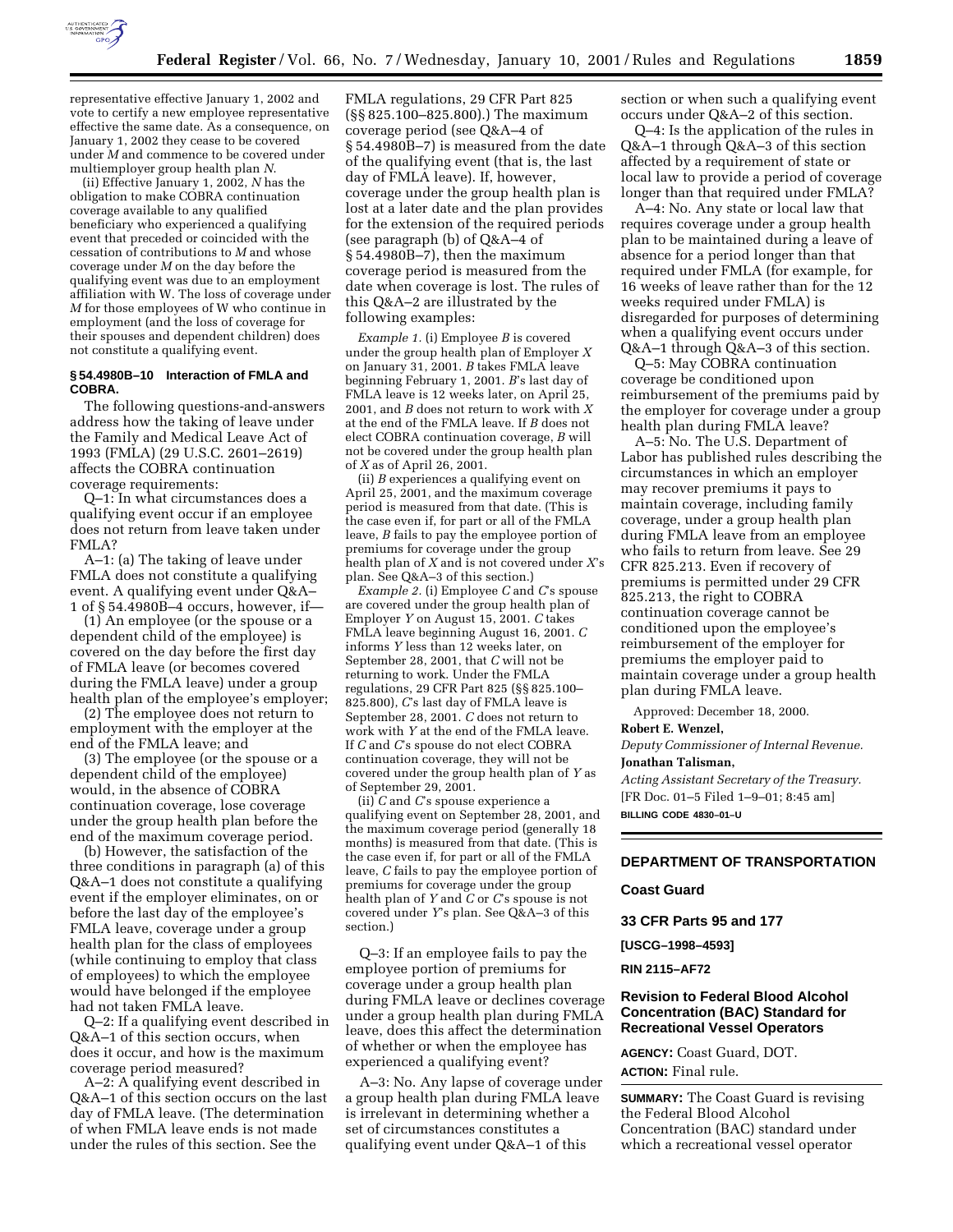would be considered operating while ''intoxicated.'' For recreational vessel operators, the final rule lowers the current Federal BAC threshold from .10 BAC to .08 BAC. This change is appropriate because boating accident statistics show that alcohol use remains a significant cause of recreational boating deaths and because we support a trend in State recreational boating laws toward the .08 BAC standard. Further, the revised Federal BAC standard does not supercede or preempt any enacted State BAC standard. Additionally, the final rule replaces the term ''intoxicated'' with the phrase ''under the influence of alcohol or a dangerous drug.'' This change brings the regulations into conformance with current statutory language. The final rule is expected to reduce the number of recreational boating deaths and injuries resulting from accidents caused by operators under the influence of alcohol or a dangerous drug.

**DATES:** This final rule is effective March 12, 2001.

**ADDRESSES:** Comments and material received from the public, as well as documents mentioned in this preamble as being available in the docket, are part of docket USCG–1998–4593 and are available for inspection or copying at the Docket Management Facility, U.S. Department of Transportation, room PL– 401, 400 Seventh Street SW., Washington, DC, between 9 a.m. and 5 p.m., Monday through Friday, except Federal holidays.

You may obtain a copy of this rule by calling the U.S. Coast Guard Infoline at 1–800–368–5647 or by accessing either the Web Site for the Office of Boating Safety at *http://www.uscgboating.org,* or the Internet Site for the Docket Management Facility at *http:// dms.dot.gov.*

**FOR FURTHER INFORMATION CONTACT:** If you have questions on this rule, contact Carlton Perry, Project Manager, Office of Boating Safety, U.S. Coast Guard, by telephone at 202–267–0979 or by e-mail at *cperry@comdt.uscg.mil.* If you have questions on viewing the docket, call Dorothy Beard, Chief, Dockets, Department of Transportation, telephone 202–366–9329.

# **SUPPLEMENTARY INFORMATION:**

## **Background and Purpose**

On December 14, 1987, we published a final rule in the **Federal Register** (52 FR 47526), in which we set a Federal standard for intoxication applicable to recreational vessel operators using a .10 BAC. The rule adopted any enacted State BAC standard of intoxication as the Federal BAC standard, and applied

the State BAC standard to recreational vessel operators within that State. If a State did not have an enacted BAC standard for ''intoxication,'' a provision allowed us to adopt a State BAC standard for ''under the influence'' or ''while impaired,'' instead of ''intoxicated.'' In that final rule, we noted that we would consider revising the Federal BAC standard if the States developed a trend toward adopting the .08 BAC standard for operating a vessel on the water.

We began this rulemaking project in response to recommendations from the National Boating Safety Advisory Council (NBSAC), to update the existing regulations, and to ensure that terminology in our regulations conforms with current statutory authorities.

Although the number of boating deaths dropped from 1100 in 1986 to 734 in 1999, the number of fatal incidents where alcohol was reported as a causal factor remains stable at about 120. A review of statistics on recreational boating accidents during 1999 showed that there was evidence, or a reasonable likelihood, that alcohol involvement in reported accidents accounted for 26 percent of all boating fatalities.

The Oil Pollution Act of 1990 revised 46 U.S.C. 2302(c) by substituting the term ''under the influence of alcohol, or a dangerous drug in violation of a law of the United States'' for the term "intoxicated." As a result, the terms ''intoxication'' and ''intoxicated,'' used in 33 CFR parts 95 and 177, no longer conform to the statutory authority. This rule revises them accordingly.

After studying recreational boating safety regulations in October 1997, NBSAC recommended that the Coast Guard track State BAC levels. They suggested that if we found a trend toward revising State standards to .08 BAC, then we should support that effort by revising the Federal standard, found in 33 CFR 95.020, to .08 BAC as well.

In 1987 only 21 States had enacted statutes using a BAC to define ''intoxication'' or ''under the influence'' for recreational vessel operation. Nineteen States used a .10 BAC and two States used a .08 BAC. Today 54 State jurisdictions, as defined in 46 U.S.C. 2101(36), have a BAC standard. Thirtyfour use .10 BAC, nineteen use .08 BAC, and one uses .08 BAC only when there has been an injury. Also, eleven of the original twenty-one States and three additional States that initially set a .10 BAC standard have revised their standard from .10 BAC to .08 BAC. We acknowledge that the trend among States is toward using a .08 BAC standard, and we are revising the

Federal BAC standard accordingly. We will continue to adopt a State's BAC standard for waters under the State's jurisdiction.

In a memorandum dated March 3, 1998, the President directed the Secretary of Transportation to develop an Action Plan to promote adoption of the .08 BAC standard for operating a vehicle on ''Federal property, including areas in national parks, and on Department of Defense installations, and ensuring strong enforcement and publicity of this standard.'' The Secretary's Action Plan included the proposed revision of the Federal BAC standard for operator's of recreational vessels, providing support for the DOT effort on water as well as on land. The Federal BAC standard for operators of vessels that are inspected, or subject to inspection under Chapter 33 of Title 46, United States Code, will remain at .04 BAC.

### **Regulatory History**

On March 16, 2000, we published a notice of proposed rulemaking entitled Revision to Federal Blood Alcohol Concentration (BAC) Standard for Recreational Vessel Operators in the **Federal Register** (*65 FR 14223*). We received 20 letters commenting on the proposed rule. No public hearing was requested and none was held.

### **Discussion of Comments and Changes**

We received a total of 20 comments on the proposed revisions to the regulations during the comment period. Two of the comments were from State Boating Law Administrators and an additional comment was submitted by the National Association of State Boating Law Administrators (NASBLA). Two other comments were submitted by the National Boating Federation (NBF) and the Boaters Against Drunk Driving (BADD).

Twelve of the comments, including the comments from the Missouri and the California Boating Law Administrators, NASBLA, NBF and BADD, generally supported revising the Federal BAC standard from .10 BAC to .08 BAC.

One comment supporting the BAC revision suggested that in addition to lowering the BAC standard, the Coast Guard needs to increase its detection and arrest of intoxicated operators; enforcement cannot be borne solely by the States.

Eight of the comments generally opposed revising the Federal BAC standard from .10 BAC to .08 BAC, several suggesting that the change would do little or nothing to reduce the number of drunk boaters.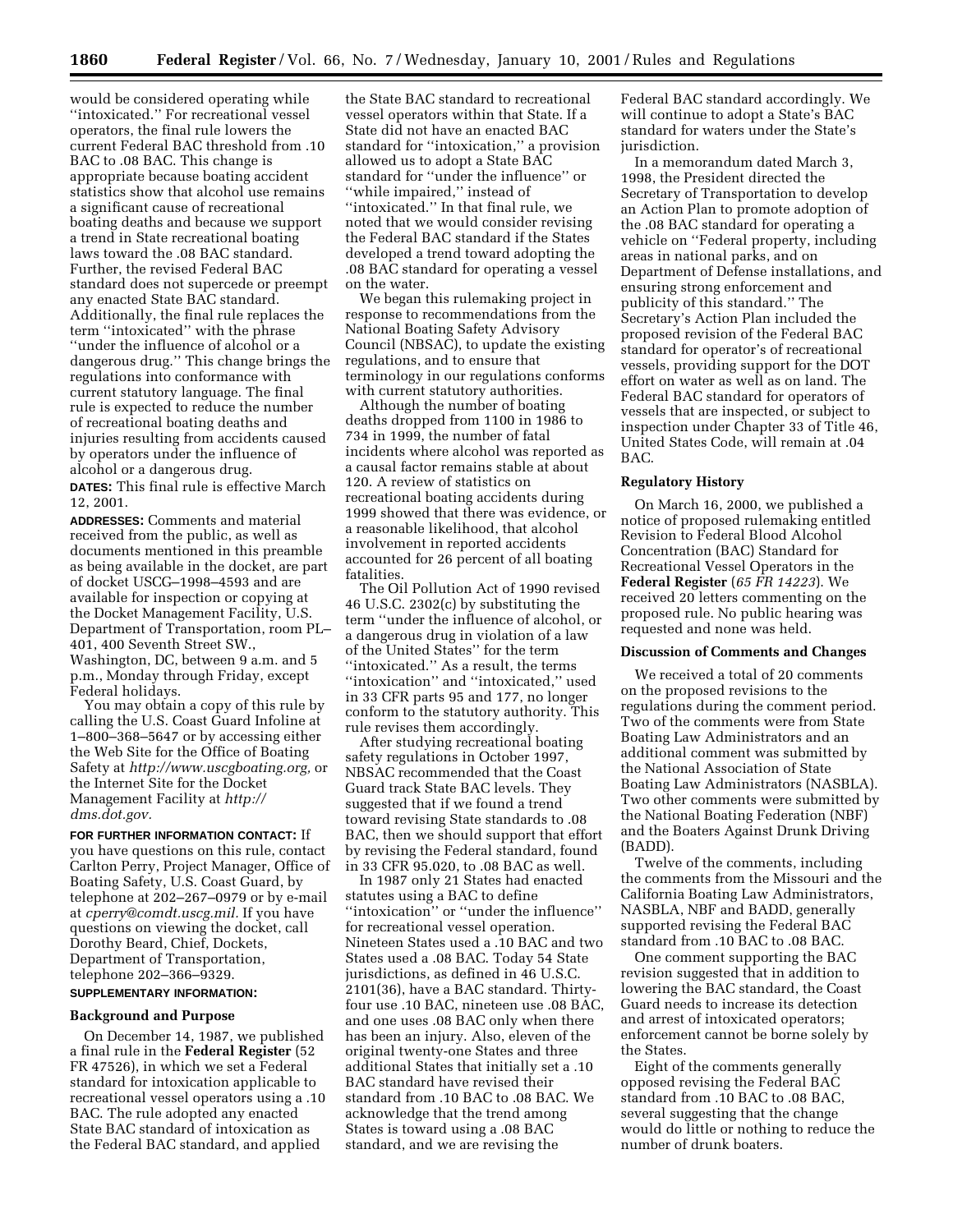One comment stated that there is not enough funding to enforce the new .08 BAC level.

Several other comments stated that we needed something else instead of new laws, either more education, more boater awareness, more enforcement, or more life saving.

Another comment suggested that not many accidents actually involved individuals with a BAC between .10 and .08.

One comment stated that machines testing BAC are inaccurate compared to blood tests, are polluted by previous tests administered, that individual health condition, fat to muscle ratio, and age determines the effect of alcohol on the individual, and suggested that behavior is a better indicator than BAC level.

One comment expressed concern that the change would send the wrong message to law enforcement officers and adversely affect the wrong people, the dinner crowd.

Another comment asserted that most arrests for BUI are made in harbors to people in dinghies or powerboats exceeding the 6 knot speed limit and that most accidents occur outside of harbors where speed, adherence to rules of the road and sheer stupidity are not monitored.

When setting the initial standard at .10 BAC, we decided against .08 BAC because the majority of States then used a .10 BAC. However, in view of the Presidential initiative to establish a .08 BAC standard on the land and the increasing number of States setting a .08 BAC standard on the water, we've decided it is now appropriate to revise the Federal standard on the water to .08 BAC. The revised standard is not an attempt at zero tolerance policy and will neither increase the cost of enforcement nor change the effectiveness of the BAC testing equipment currently in use.

This rulemaking would impose no costs for the boating public or even to the Government, since the Coast Guard Boarding Officer personnel already enforce the .08 BAC or other BAC level in those States with such a BAC level. Boating accident statistics show that alcohol use remains a significant cause of recreational boating deaths, and we support the trend in State boating laws toward the .08 BAC standard. The rule should reduce the number of recreational boating deaths and injuries resulting from accidents caused by operators under the influence of alcohol or a dangerous drug.

The Coast Guard will continue its efforts to make boaters more aware of the effects of alcohol on operation of a recreational vessel and to work with

State law enforcement officers to ensure appropriate levels of enforcement on the water. We will continue to enforce all appropriate laws and regulations, including negligent operation of a vessel and the navigation rules. Comments suggesting changes related to increasing State funding and revising the BAC standard for commercial vessel operators are beyond the scope of this rulemaking.

After considering all of the above comments, the Coast Guard has decided to adopt the revision to the BAC standard and make other technical changes as proposed.

#### **Regulatory Evaluation**

This rule is not a ''significant regulatory action'' under section 3(f) of Executive Order 12866, Regulatory Planning and Review, and does not require an assessment of potential costs and benefits under section 6(a)(3) of that Order. The Office of Management and Budget (OMB) has not reviewed this rule under that Order. It is not ''significant'' under the regulatory policies and procedures of the Department of Transportation (DOT) (44 FR 11040, February 26, 1979).

A final Regulatory Evaluation under paragraph 10e of the regulatory policies and procedures of DOT follows:

### *1. Cost of Rule*

This rulemaking would impose no costs for the boating public. Costs to the government would be non-existent as well because the Coast Guard already trains its Boarding Officer personnel on use of the .08 BAC level to properly prepare them for working in those States with such a BAC level.

### *2. Benefit of Rule*

This rule is appropriate because boating accident statistics show that alcohol use remains a significant cause of recreational boating deaths and because we support a trend in State boating laws toward the .08 BAC standard. The rule is expected to reduce the number of recreational boating deaths and injuries resulting from accidents caused by operators under the influence of alcohol or a dangerous drug.

#### **Small Entities**

Under the Regulatory Flexibility Act (5 U.S.C. 601–612), we considered whether this rule would have a significant economic effect on a substantial number of small entities. The term ''small entities'' comprises small businesses, not-for-profit organizations that are independently owned and operated and are not

dominant in their fields, and governmental jurisdictions with populations of less than 50,000.

This revision of the Federal BAC standard applies to operators of recreational vessels on waters subject to the jurisdiction of the United States, as defined in 33 CFR 2.05–30. This revision of the Federal BAC standard will continue to apply to recreational vessels owned in the United States, while operating on the high seas, as defined in 33 CFR 2.05–1. Further, since this rule would continue to adopt State enacted BAC standards, recreational vessel operators in States with enacted BAC standards would not be subject to a new BAC standard unless a State changes its own enacted BAC standard. Only those recreational vessel operators in States without enacted BAC standards and on navigable waters of the U.S. outside of the States would be subject to a new BAC standard.

Because the provisions of the Regulatory Flexibility Act do not apply to individuals, the Coast Guard certifies under 5 U.S.C. 605(b) that this final rule will not have a significant economic impact on a substantial number of small entities.

## **Assistance for Small Entities**

Under section 213(a) of the Small Business Regulatory Enforcement Fairness Act of 1996 (Pub. L. 104–121), we offered to assist small entities in understanding the rule so that they can better evaluate its effect on them and participate in the rulemaking. We provided the name, telephone number and e-mail address of a contact for small entities if they felt that the rule would affect their small business, organization, or governmental jurisdiction and if they had questions concerning its provisions or options for compliance. Small businesses may send comments on the actions of Federal employees who enforce, or otherwise determine compliance with, Federal regulations to the Small Business and Agriculture Regulatory Enforcement Ombudsman and the Regional Small Business Regulatory Fairness Boards. The Ombudsman evaluates these actions annually and rates each agency's responsiveness to small business. If you wish to comment on actions by employees of the Coast Guard, call 1– 888–REG–FAIR (1–888–734–3247).

#### **Collection of Information**

This rule calls for no new collection of information under the Paperwork Reduction Act of 1995 (44 U.S.C. 3501– 3520).